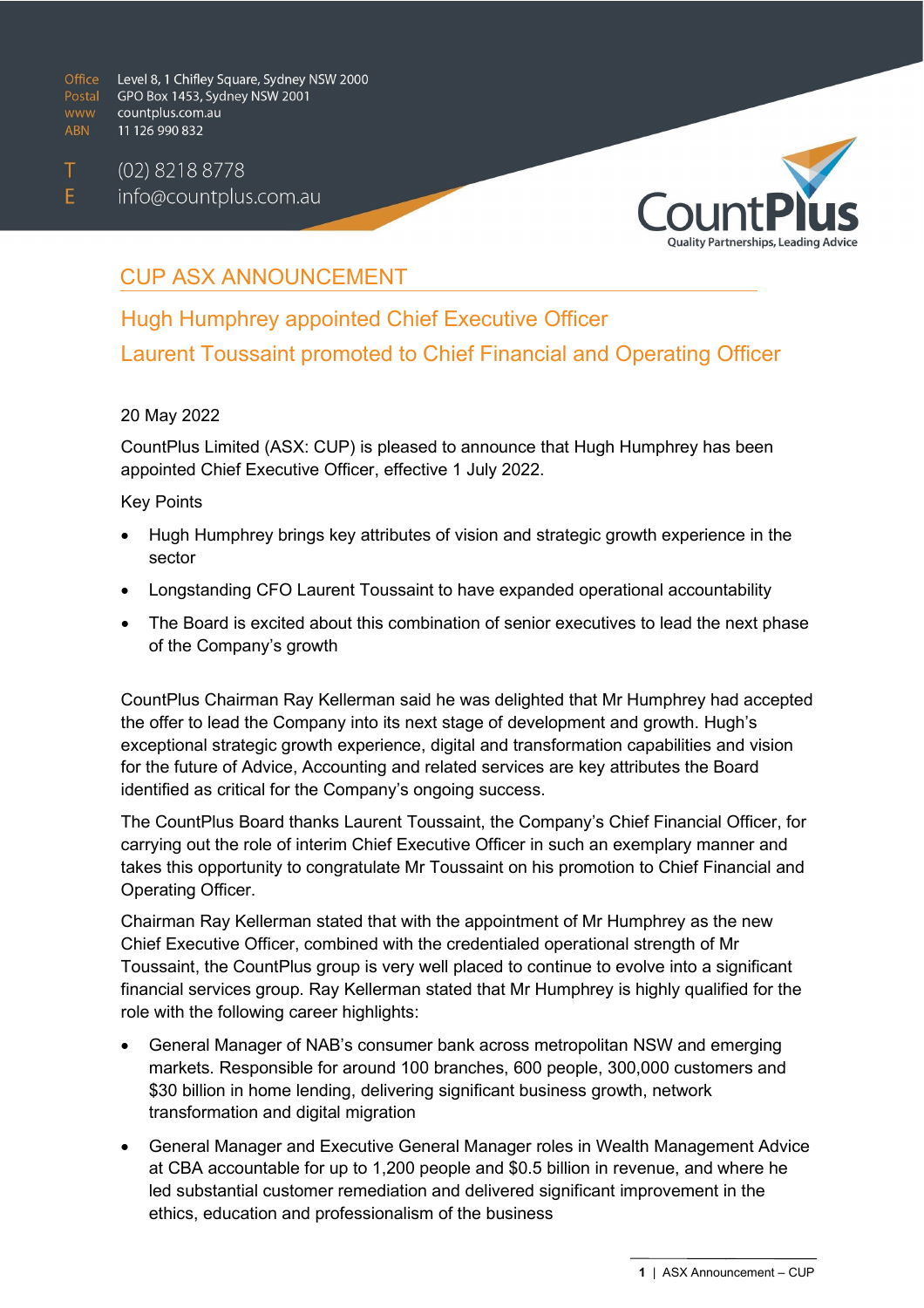$(02)$  8218 8778 info@countplus.com.au

Т

E



- Director Strategy & Transformation at AMP Advice, Banking and Corporate Super, where he developed and delivered strategies and programs across all channels including advice businesses, corporate super and AMP Bank
- Chief Executive Officer of Hillross Financial Services responsible for 180 independently owned small businesses, where he executed on M&A activity and implemented the growth strategy resulting in a significant increase in adviser numbers
- An extensive management career in the telecommunications sector including focus on consumer and business markets and brand management, following a five-year management consulting career with PricewaterhouseCoopers

The CountPlus Board is excited about working with Mr Humphrey to progress its strategy and deliver returns to CountPlus shareholders.

Mr Humphrey commented that "I'm very pleased to be joining CountPlus as its new Chief Executive Officer. I have admired the development of the business in recent years and am excited about leading its growth to be a significant financial services group. Laurent Toussaint has a terrific reputation as a leading CFO in the market and I'm delighted he has agreed to the expanded responsibilities of Chief Financial and Operating Officer."

In accordance with ASX Listing Rule 3.16.4, a summary of the material terms of Mr Humphrey's employment agreement is attached to this announcement.

Authorised for release to ASX by Ray Kellerman, Independent Non-Executive Chair.

**For enquiries please contact:**

**Ray Kellerman**  Chairman **T** 02 8218 8778 **E** [ray.kellerman@countplus.com.au](mailto:ray.kellerman@countplus.com.au)  www.countplus.com.au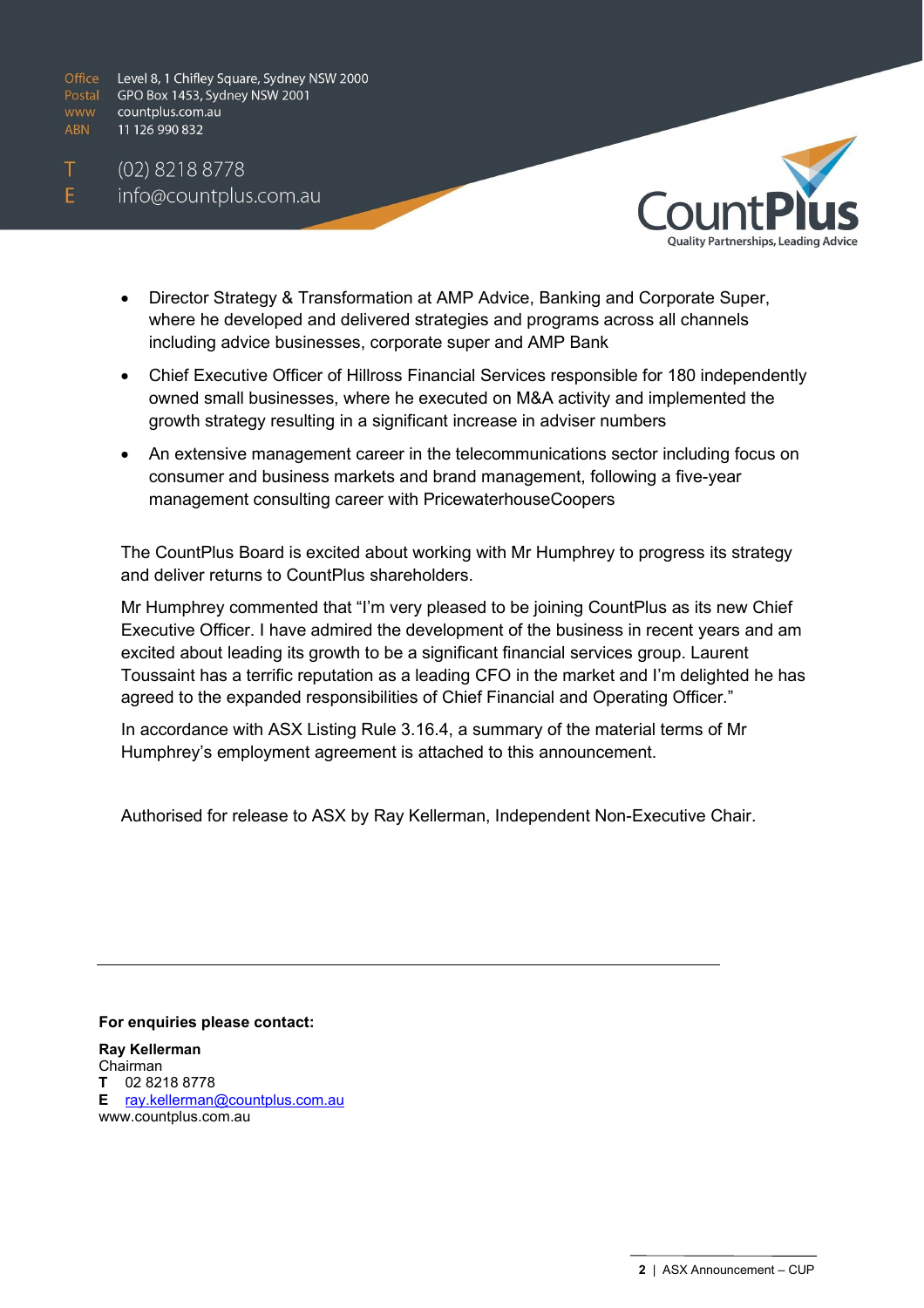$(02)$  8218 8778  $E$ info@countplus.com.au



### **Attachment – Material Terms of Employment Agreement**

A summary of the material terms of Mr Humphrey's Executive Employment Agreement ("Agreement") are set out below:

| <b>Employing Entity:</b>    | CountPlus Limited ("CountPlus")                                                                     |
|-----------------------------|-----------------------------------------------------------------------------------------------------|
| <b>Commencement Date:</b>   | 1 July 2022                                                                                         |
| Term:                       | No fixed term, subject to the termination and                                                       |
|                             | redundancy provisions in the Agreement.                                                             |
| <b>Total Fixed</b>          | \$577,500 per annum, inclusive of superannuation                                                    |
| Remuneration ("TFR"):       | contributions equal to the concessional contributions                                               |
|                             | cap (being \$27,500 per annum for the 2021/2022                                                     |
|                             | financial year). The fixed remuneration may be                                                      |
|                             | increased for any increase in the concessional                                                      |
|                             | contributions cap from time to time.                                                                |
| Sign-on Payments:           | <b>Nil</b>                                                                                          |
| <b>Short Term Incentive</b> | STI payments in respect of each financial year are to                                               |
| $("STI")$ :                 | be determined by the Board, in its absolute discretion,                                             |
|                             | in accordance with the STI payment criteria, subject to                                             |
|                             | a cap of 50% of TFR for that financial year, with half                                              |
|                             | paid within 30 days of the date of the Board                                                        |
|                             | determination and the remaining half paid 12 months<br>from the date of the Board determination. Mr |
|                             | Humphrey's performance will be assessed by the                                                      |
|                             | Board by reference to the STI payment criteria, which                                               |
|                             | shall be reviewed and agreed between the Board and                                                  |
|                             | Mr Humphrey in respect of each forthcoming                                                          |
|                             | financial year.                                                                                     |
| Long Term Incentive         | Subject to shareholder approval (at the date of the                                                 |
| ("LTI"):                    | relevant annual general meeting) and the absolute                                                   |
|                             | discretion of the Board, on an annual basis, Mr                                                     |
|                             | Humphrey will be eligible to receive LTIs up to a                                                   |
|                             | maximum of 75% of TFR for that financial year,                                                      |
|                             | comprising the grant of a specific number of                                                        |
|                             | performance rights for shares in CountPlus. The                                                     |
|                             | performance rights are an entitlement to be allocated                                               |
|                             | a share in CountPlus at a future time, subject to the                                               |
|                             | satisfaction of various performance and employment                                                  |
|                             | hurdles including being employed at the time of the                                                 |
|                             | relevant vesting date and 4 year rolling performance                                                |
|                             | hurdles (with each hurdle being applicable to 50% of                                                |
|                             | the relevant tranche of performance rights, acting                                                  |
|                             | independently of each other). In summary, the                                                       |
|                             | performance hurdles are:                                                                            |
|                             | Tranche 1 - when diluted earnings per share                                                         |
|                             | growth of 10% to 12.5% or more is generated,                                                        |